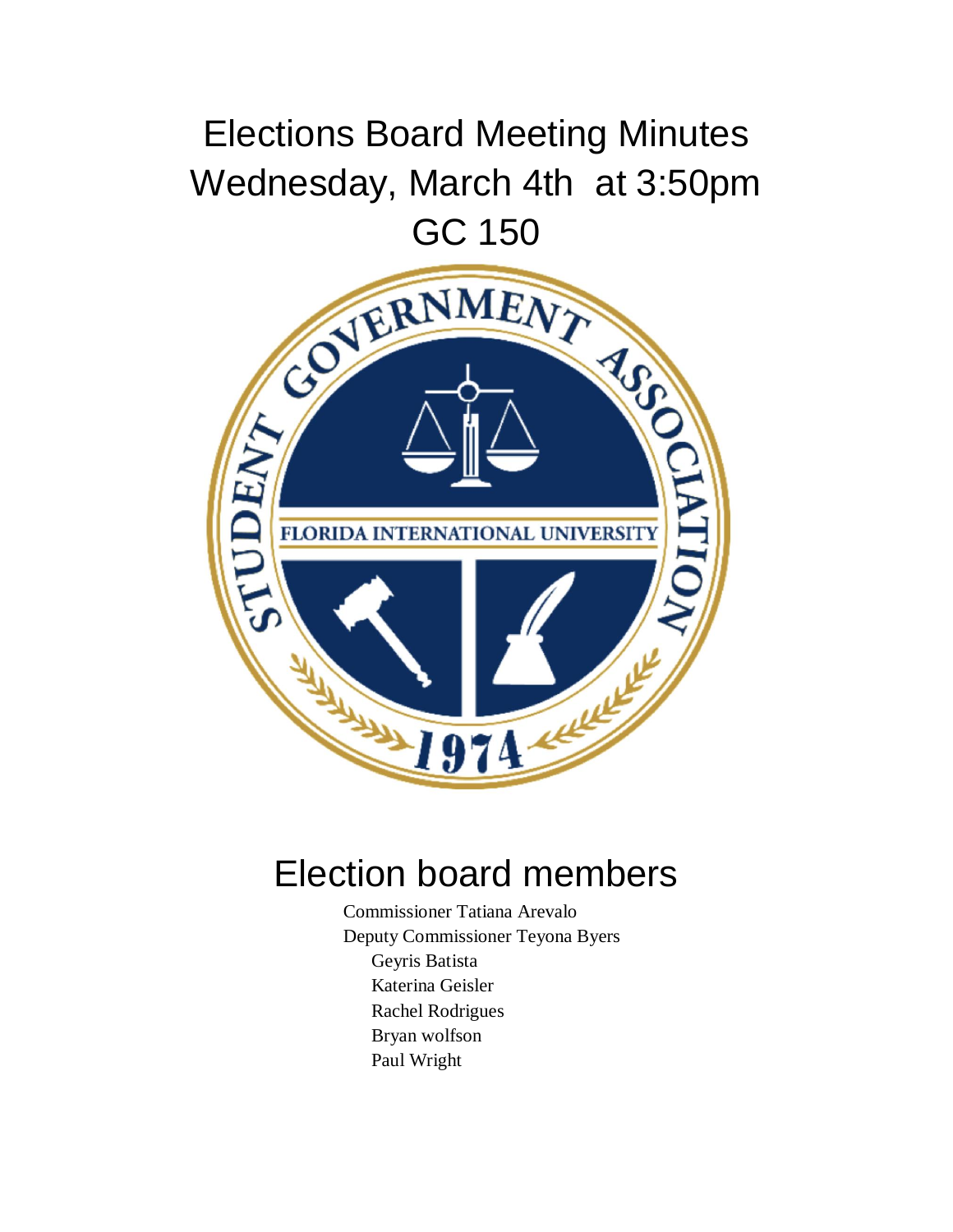Roll call Tatiana Arevalo:Present Teyona Byers:Absent Geyris Batista:Present Katerina Geisler:present Rachel Rodrigues: Present Bryan Wolfson:Present Paul Wright:Present

You are not allowed to wear any party affiliated items whether it be shirts or buttons.

System failure where you are not allowed to run for a party and forcing candidates to change positions. Students will have to reach elections board to change positions

Voting on the case that travis dozier should be able to run for elections even if he did not attend information sessions Tatiana Arevalo:nay Teyona Byers: yes Geyris Batista: nay Katerina Geisler: nay Rachel Rodrigues: nay Bryan Wolfson: nay Paul Wright:nay

1 yes and 6 nays Does not pass

Voting on the case that jissel muir should be able to run after not submitting a document at the beginning of term Moves to discussion

Tatiana Arevalo: yes Teyona Byers: nay Geyris Batista: nay Katerina Geisler: nay Rachel Rodrigues: yes Bryan Wolfson: nay Paul Wright: nay